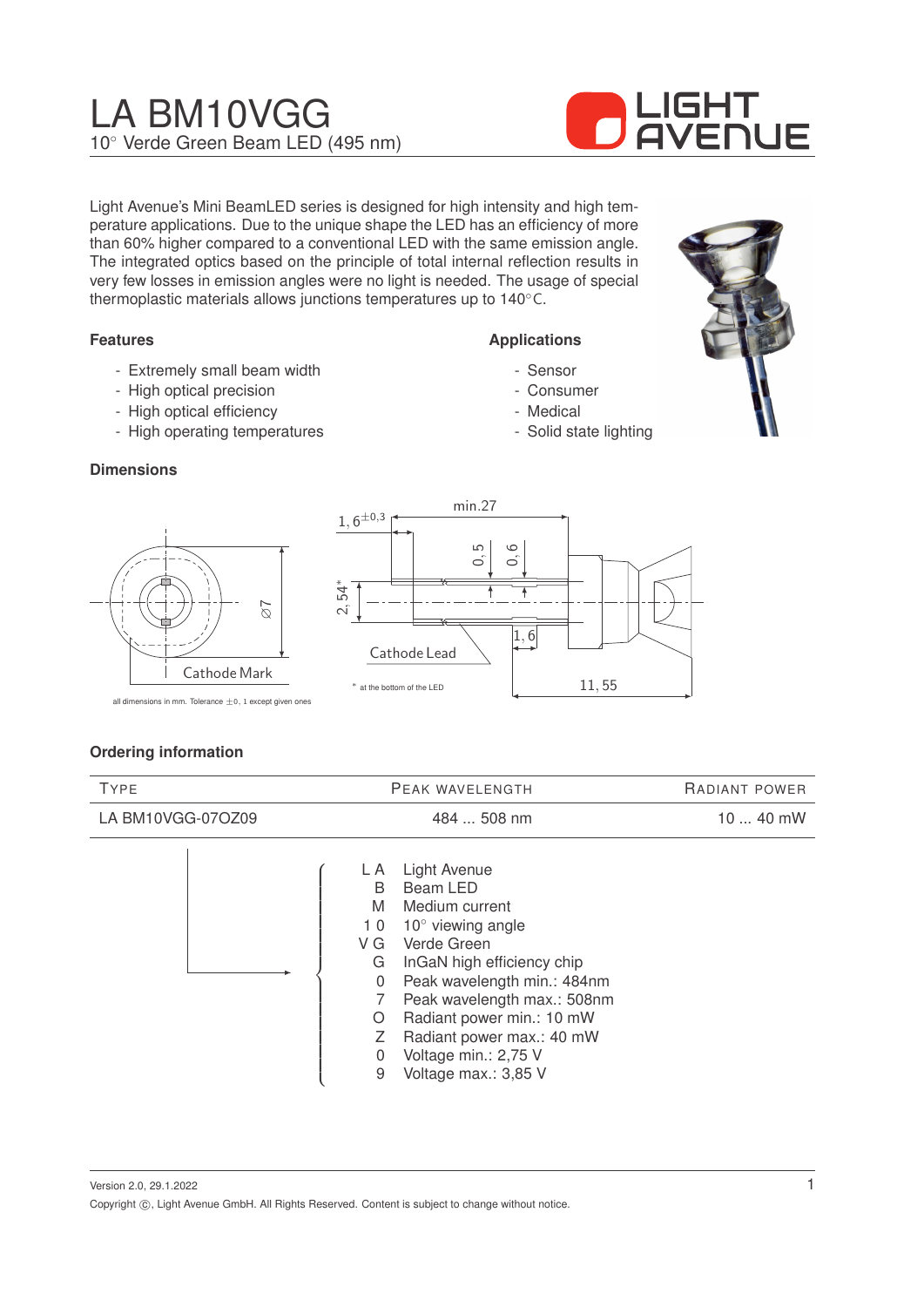

#### **Electro-optical characteristics (T\_A = 25^{\circ} \text{C}</math>)<sup>2</sup>**

| <b>PARAMETER</b>                                                                                                    | <b>SYMBOL</b>                                                | CONDITION                                                                                                                                          | MIN.              | TYP <sup>1</sup>                    | MAX.              | Unit                               |
|---------------------------------------------------------------------------------------------------------------------|--------------------------------------------------------------|----------------------------------------------------------------------------------------------------------------------------------------------------|-------------------|-------------------------------------|-------------------|------------------------------------|
| Radiant power<br>Radiant intensity<br>Forward voltage<br>Peak wavelength<br>Spectral width<br>Beam Divergence Angle | $\Phi_e$<br>$I_e$<br>$V_{F}$<br>$\lambda_{peak}$<br>RMS<br>θ | $I_f = 50 \text{ mA}$<br>$I_f = 50 \text{ mA}$<br>$I_f = 50 \text{ mA}$<br>$I_f = 50 \text{ mA}$<br>$I_f = 50 \text{ mA}$<br>$I_f = 50 \text{ mA}$ | 10<br>2,75<br>484 | 25<br>250<br>3,2<br>495<br>30<br>10 | 40<br>3.85<br>508 | mW<br>mW/sr<br>nm<br>nm<br>$\circ$ |

# **Maximum ratings (** $T_A = 25$ °C)

| <b>PARAMETER</b>               | <b>SYMBOL</b> | CONDITION                 | <b>MINIMUM</b> | <b>MAXIMUM</b> | UNIT         |
|--------------------------------|---------------|---------------------------|----------------|----------------|--------------|
| <b>Operating Current</b>       | $1_{f,max}$   |                           |                | 100            | mA           |
| <b>Operating Pulse Current</b> | $I_{fp,max}$  | $t_p = 10 \mu s, D = 2\%$ |                | 300            | mA           |
| <b>Operating Temperature</b>   | $T_{op}$      |                           | $-40$          | 120            | $^{\circ}$ C |
| Storage Temperature            | $T_{st}$      |                           | $-50$          | 125            | $^{\circ}$ C |
| Junction Temperature           | $T_i$         |                           |                | 140            | $^{\circ}$ C |
| Reverse Voltage                | $V_{R.}$      |                           | 10             |                | V            |
| <b>Power Consumption</b>       | $P_{tot}$     |                           |                | 180            | mW           |

## **Binning** ( $I_F = 50$  mA)

|                | PEAK WAVELENGTH<br>(MM) |      |            | RADIANT POWER<br>(MW) |       |                | <b>VOLTAGE</b><br>(V) |      |
|----------------|-------------------------|------|------------|-----------------------|-------|----------------|-----------------------|------|
| <b>Bin</b>     | Min.                    | Max. | <b>Bin</b> | Min.                  | Max.  | <b>Bin</b>     | Min.                  | Max. |
| 0              | 484                     | 487  | Ο          | 10                    | 11,25 | 0              | 2,75                  | 2,95 |
|                | 487                     | 490  | P          | 11,25                 | 12,5  |                | 2,85                  | 3,05 |
| $\overline{c}$ | 490                     | 493  | Q          | 12,5                  | 14    | $\overline{c}$ | 2,95                  | 3,15 |
| 3              | 493                     | 496  | R          | 14                    | 16    | 3              | 3,05                  | 3,25 |
| 4              | 496                     | 499  | S          | 16                    | 18    | 4              | 3,15                  | 3,35 |
| 5              | 499                     | 502  |            | 18                    | 20    | 5              | 3,25                  | 3,45 |
| 6              | 502                     | 505  | U          | 20                    | 22,5  | 6              | 3,35                  | 3,55 |
| 7              | 505                     | 508  | V          | 22,5                  | 25    | 7              | 3,45                  | 3,65 |
|                |                         |      | W          | 25                    | 28    | 8              | 3,55                  | 3,75 |
|                |                         |      | X          | 28                    | 32    | $\overline{9}$ | 3,65                  | 3,85 |
|                |                         |      | Υ          | 32                    | 36    |                |                       |      |
|                |                         |      | Z          | 36                    | 40    |                |                       |      |
|                |                         |      |            |                       |       |                |                       |      |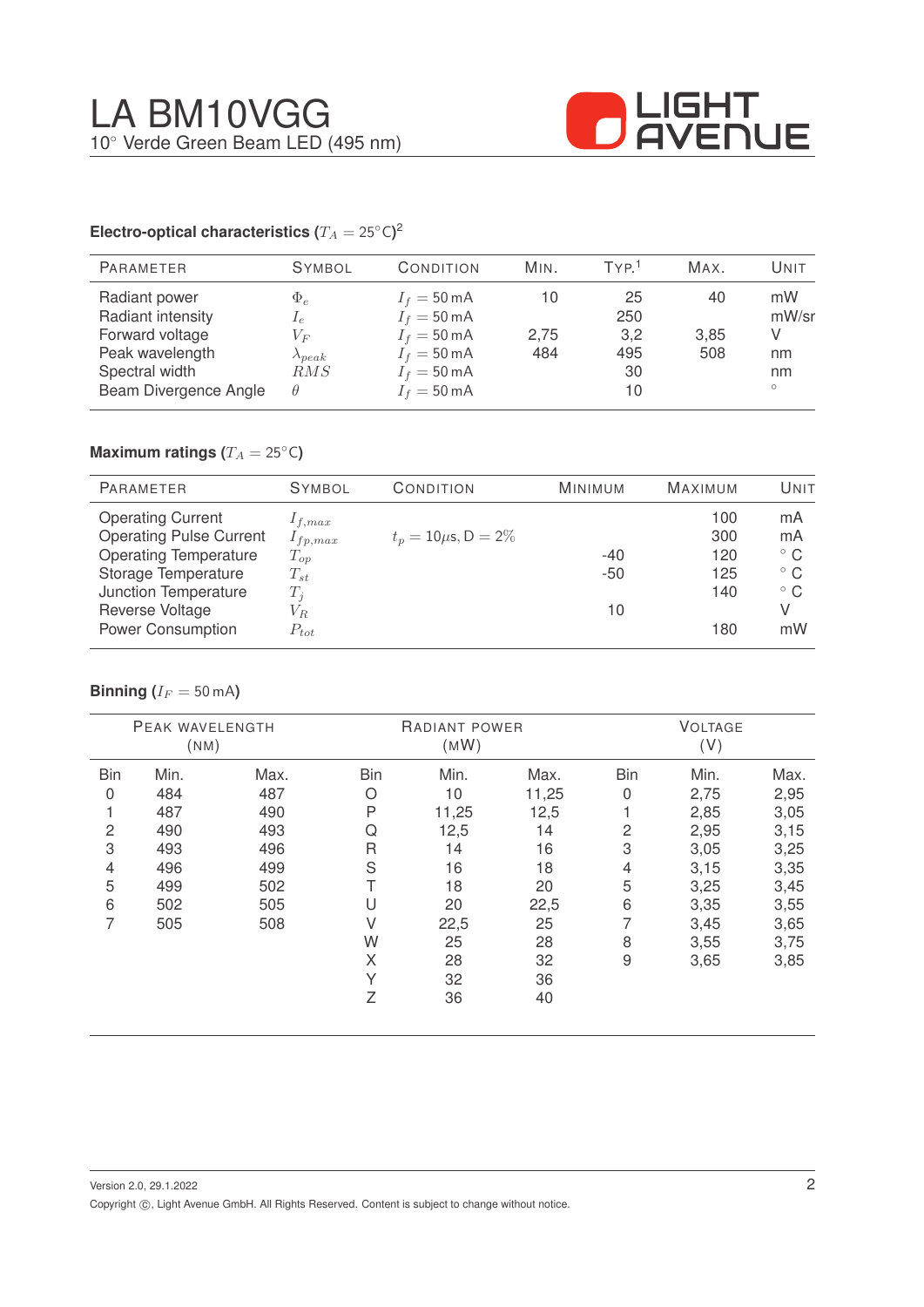

# **Thermal characteristics**

| PARAMETER                                 | <b>SYMBOL</b>  | <b>VALUE</b> | Unit             |
|-------------------------------------------|----------------|--------------|------------------|
| Thermal resistance junction ambient       | $R\Theta_{JA}$ | 180          | K/W              |
| Soldering temperature (3 seconds maximum) | $T_{solid}$    | 260          | $\circ$ $\Gamma$ |

## **Recommended Solderpad and internal circuit**





#### **Soldering**

| <b>METHOD</b>        | SOLDERING CON-<br><b>DITIONS</b>                                                                   | REMARK (VALID FOR TTW AND LEAD FREE<br>SOLDERING)                                                                                                                                                                                                                                                                                                                                            |
|----------------------|----------------------------------------------------------------------------------------------------|----------------------------------------------------------------------------------------------------------------------------------------------------------------------------------------------------------------------------------------------------------------------------------------------------------------------------------------------------------------------------------------------|
| <b>TTW</b> soldering | Bath temperature<br>250°C, Immersion<br>time: within 5 sec.                                        | Soldering system: Very good soldering results<br>have been achieved on ERSA soldering sys-<br>tems at a bath temperature of 250°C and at a<br>feeding rate of 1.2 m/s.                                                                                                                                                                                                                       |
| Lead free soldering  | Bath temperature<br>260°C, immersion<br>time: within 3 sec.                                        | We recommend dosage of the soldering flux<br>with a spray fluxer or nozzle fluxer. If this is not<br>possible, one should pay attention to avoid con-<br>tact of the soldering flux and the LED body and<br>to keep the recommended preheat period.<br>We recommend to use a water based soldering<br>flux (e.g. Pacific 2007 interflux Electronics NV).<br>Do not use alcohol based fluxer. |
| Soldering iron       | 30W or smaller,<br>temperature at tip<br>of iron maximum<br>300°C, soldering<br>time within 3 sec. | During soldering take care not to press the tip<br>of iron against the lead. To prevent heat from<br>being transferred directly to the lead hold the<br>lead with a pair of tweezers while soldering.                                                                                                                                                                                        |

Actual solder profile may vary from the example given, and is very much depending on wave type, machine configuration, geometrical configuration, board shape etc. It is strongly recommended to optimize and

Version 2.0, 29.1.2022 Copyright ©, Light Avenue GmbH. All Rights Reserved. Content is subject to change without notice.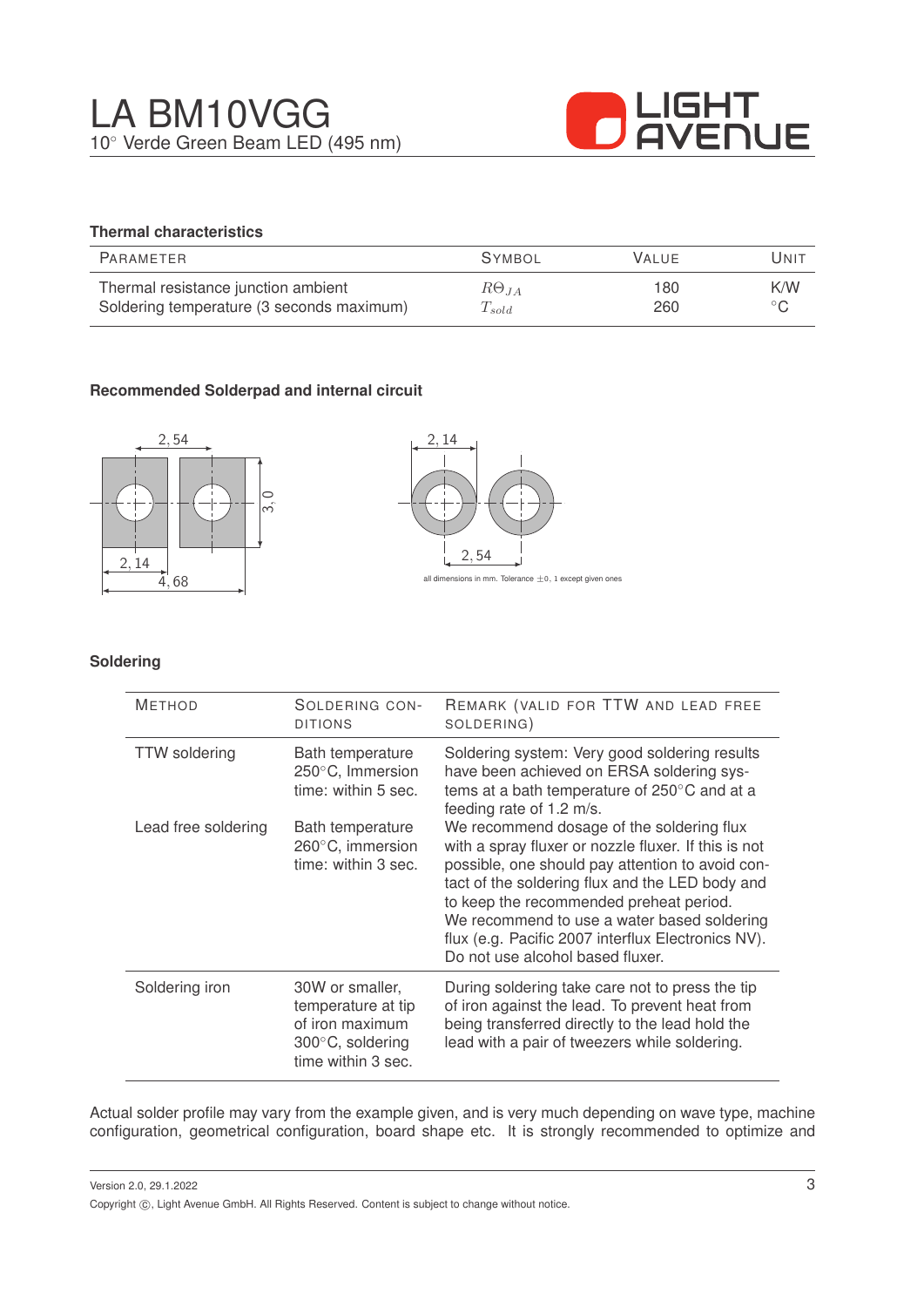



evaluate the actual soldering conditions carefully for each individual project before releasing the soldering process.

#### **Mounting**

- The lead should be bent at a point located at least 0.8 mm away from the package. Bending should be performed with base firmly fixed by means of a jig or radio pliers.
- Lead binding should be carried out prior to soldering and never during or after soldering.
- Locate the lead, ensuring correct alignment, thereby reducing stress to the LED.
- Due to thermoplastic encapsulant the LEDs are slightly more sensitive to the effects of stress during automatic mounting (such as mechanical stress within the package resin transmitted via the leads).
- The insertion pressure and clinching angle must both be minimized so as to minimize the leadcuttingstress and clinch stress applied to the LED lamps.
- Please evaluate the specific mounting process carefully for each individual project before actually using the automatic mounting machine to mount these LED lamps. Setting the best clinch angle and force may require experimentation when the automatic insertion machine is first set up.
- Please pay attention: The heat sink lead is also the anode lead at the same time. Metal pads on PCB surrounding the heat sink leads of the LEDs should be as large as possible.



Version 2.0, 29.1.2022 Copyright ©, Light Avenue GmbH. All Rights Reserved. Content is subject to change without notice.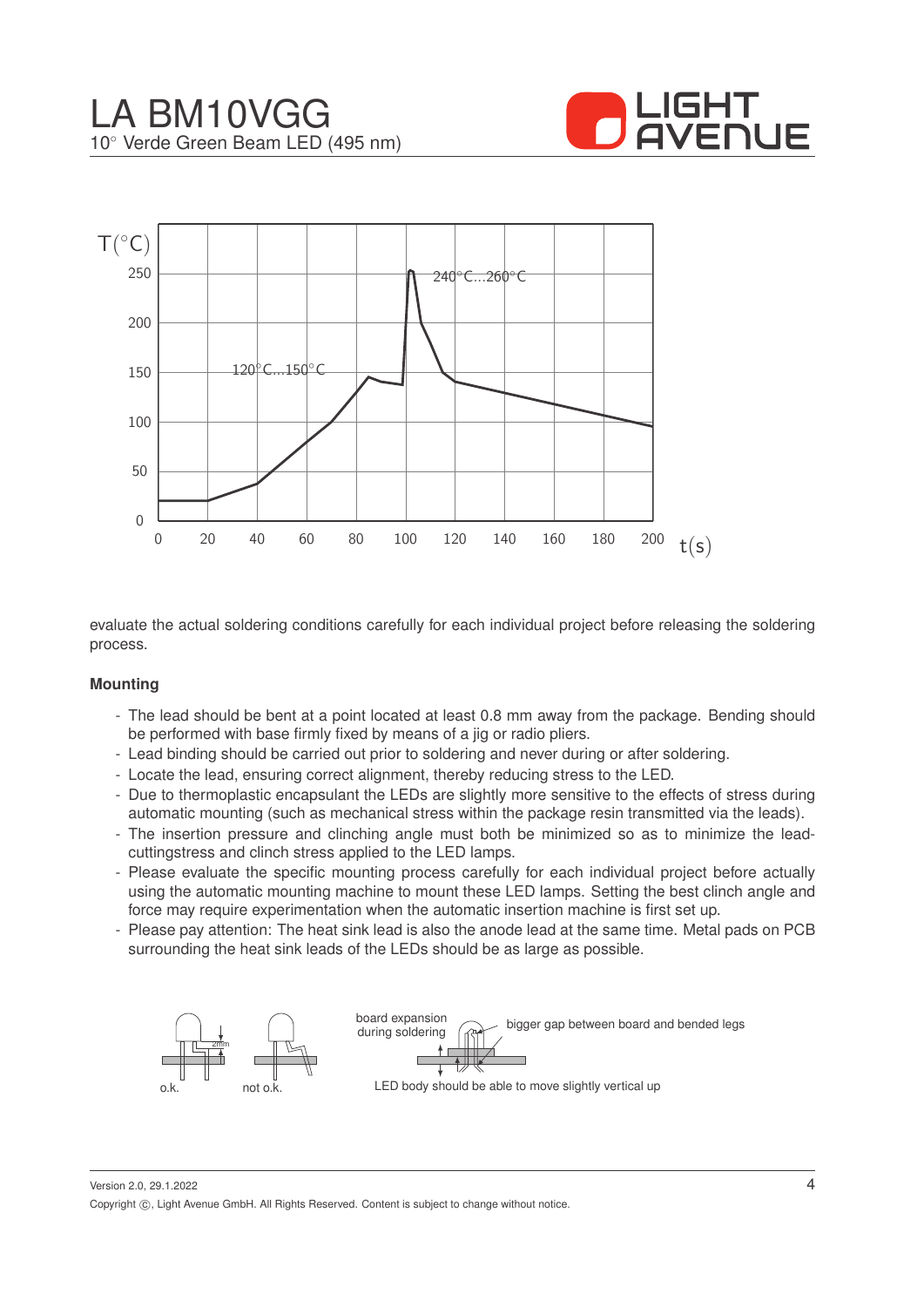

#### **Cleaning and Coating**

Do not use untested chemical liquids, because they may cause crack formation or haze on the surface of the plastic body. When cleaning is required, refer to the following table for the proper chemical to be used (Immersion time less than 3 minutes at room temperature).

| SOIVENT           | <b>ADABTABILITY</b> |
|-------------------|---------------------|
| Water             | can be used         |
| Amonium Hydroxide | can be used         |

Should you intend to provide the LEDs with a conformal coating, please take care to use a water-based coating.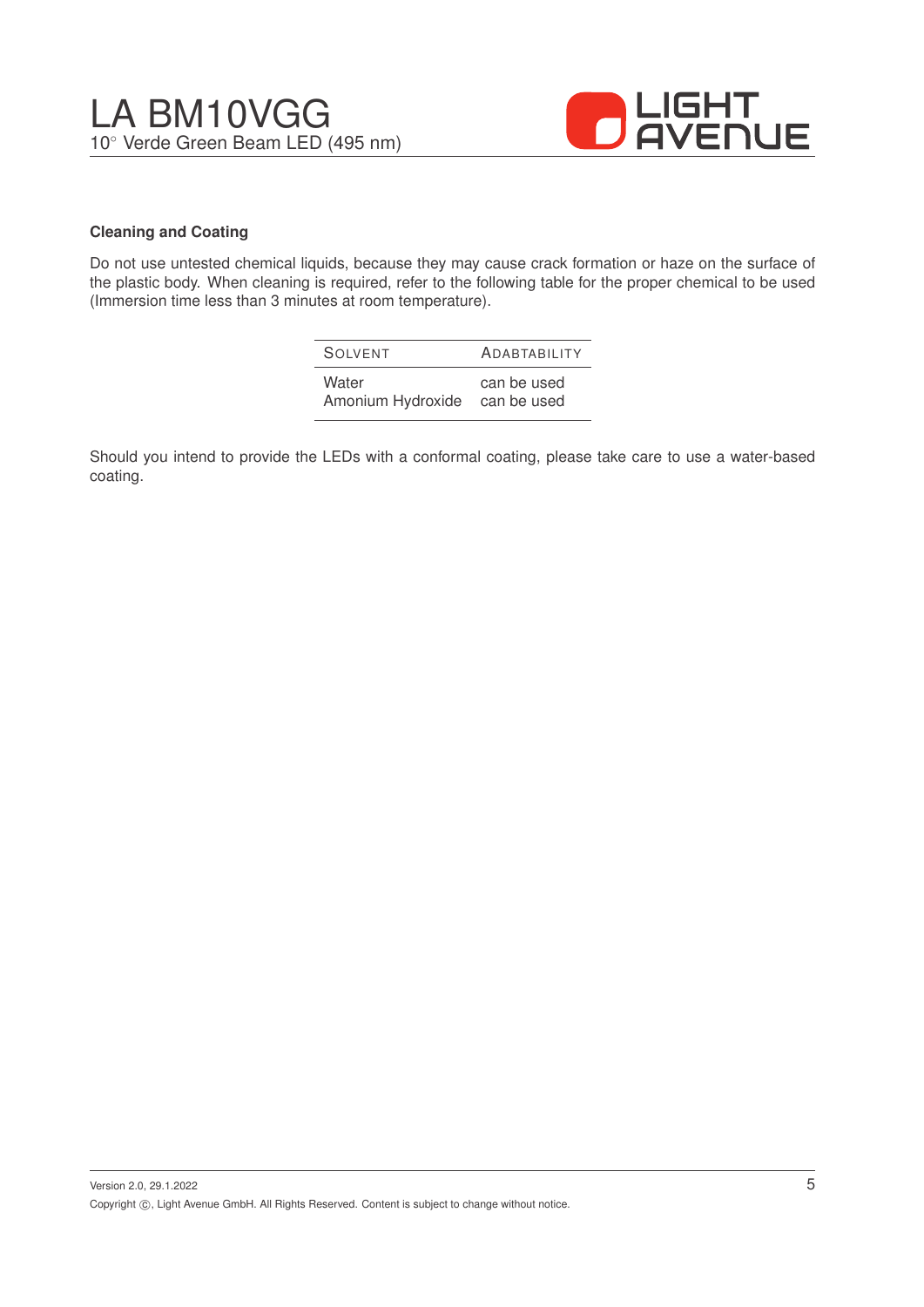

#### **Important Usage and Application Information**

Lead free product - RoHS compliant.

All products, product specifications and data to improve reliability, function, design or otherwise are subject to change without notice. The information describes the type of component and shall not be considered as assured characteristics.

Due to technical requirements components may contain dangerous substances. For information on the types in question please contact our Sales Organization.

The light output of the products may cause injuries to human eyes in circumstances where the products are viewed directly with unshielded eyes. LEDs can emit highly concentrated light which can be hazardous to the human eye. Products which incorporate these devices have to follow the safety precautions given in IEC 60825-1 and IEC 62471.

#### **Handling and Storage Conditions**

Please be careful when handling the products, particularly if an over-voltage exceeds the maxium rating. The overflow in energy may cause damage to the products. In addition these products are sensitive to static electricity. Customers have to take care when handling the products to ensure that the handling process is fully protected against static generation. Ensure that products are grounded and that the facility has conductive mats, antistatic uniforms and shoes. Antistatic containers are considered to be a good insurance against static electricity. The soldering iron point should be properly grounded. An atmospheric ionizer is recommended for use in the facility where static could be generated.

Storage ambient conditions for all LEDs in sealed packages must be within  $T_A = 10...40^\circ$ C and relative humidity < 60%. LEDs in opened packages must be used within 2 weeks after opening. Storage time under the conditions above in sealed packages must not exceed 24 months.

#### **Packing**

LEDs are packaged automatically with a quantity of 1000 or 2000 pieces into paperboard containers. Labels for identification of cathode and anode and with the lot data are placed on the box. The label shows company name and address, LED type, quantity, lot number, production date, machine number and the appropriate barcode. The box is hermetically sealed in a plastic bag for shipment.

#### **Returns and Complaints**

For complaints and returns of material a RMA-number is necessary. Samples for analysis purposes can be send to us without credit.

#### **Shipping Conditions**

If not otherwise arranged, the "General Terms of Business of Light Avenue GmbH" apply for any shipment. If this document is not familiar to you, please request it at our nearest sales office.